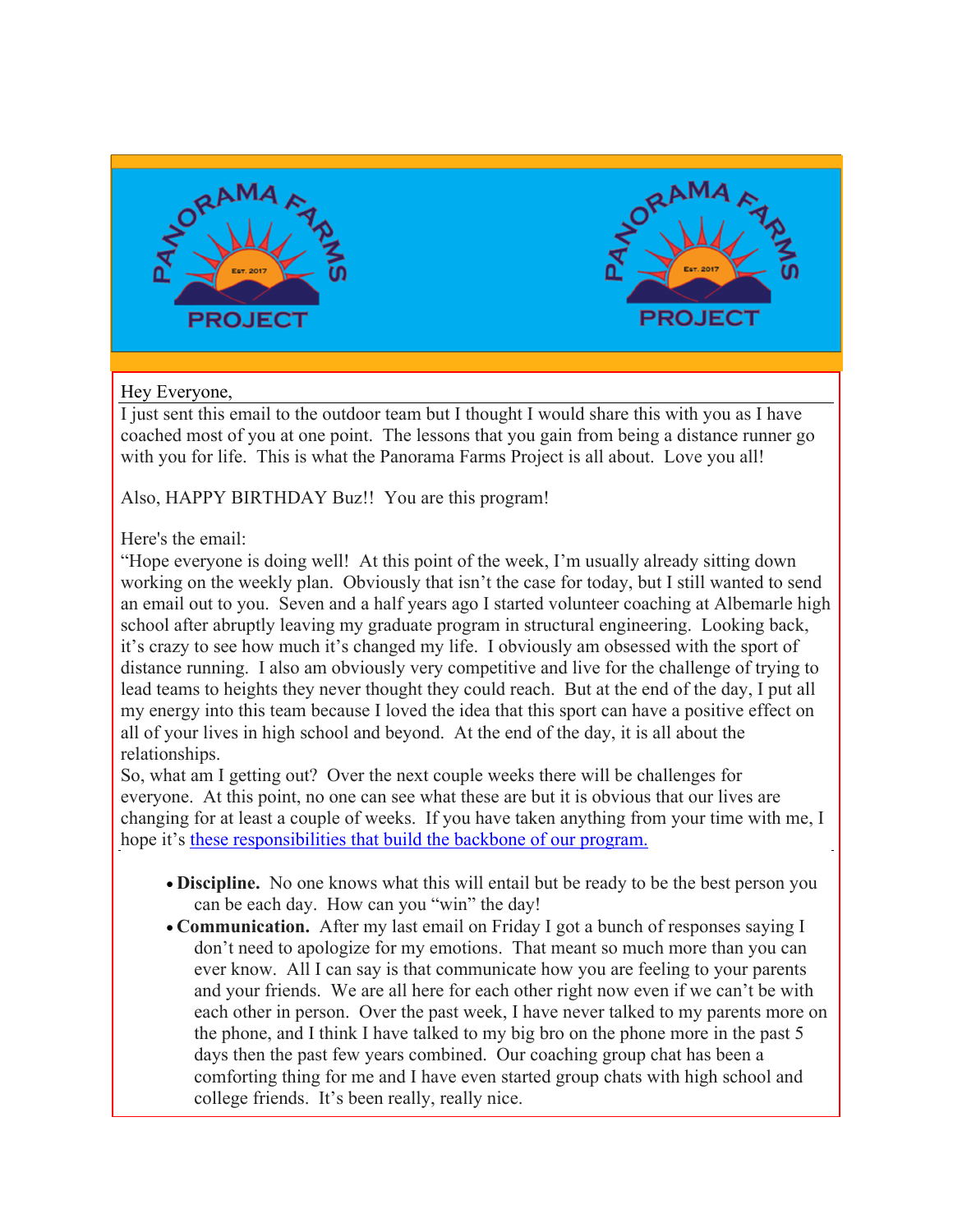- **Positivity.** I'll just leave you with this quote from Kelly Watt, Albemarle's best runner in 2005 who died of heat stroke the summer after graduation. *"I know it gets terribly old but 'attitude really is everything.' Your attitude is one of the few parts of life you actually can control, and by thinking and acting positively, you will overcome whatever curveball life may throw you." Kelly Watt (2005)*
- **Belief.** Humans are resilient and amazing creatures. I keep reading from the best scientists in the world that our ability to adapt and learn has shown itself time and time again. WE will figure this out and I believe we will come out of it stronger for it.
- **Courage.** I'm not lying when I say you are the toughest group of individuals I have ever been around. Keep showing that courage each and every day.
- **Empathy.** This is the biggest one. I have found myself getting frustrated and angry over the past week. It's not healthy or helpful in any way. Remember, *"Empathy is seeing with the eyes of another, listening with the ears of another, and feeling with the heart of another."* I believe that our control will come out of this much more understanding of each other and I can't wait for it!

Hopefully I see all of you soon. As you move forward, I keep reminding you to take care of yourself. Please keep the running in perspective and don't be afraid to dial the training back if you are feeling more tired. Please remember that training plan was made for a team going through a normal spring season."

Love you all! Coach Lorenzoni #PFP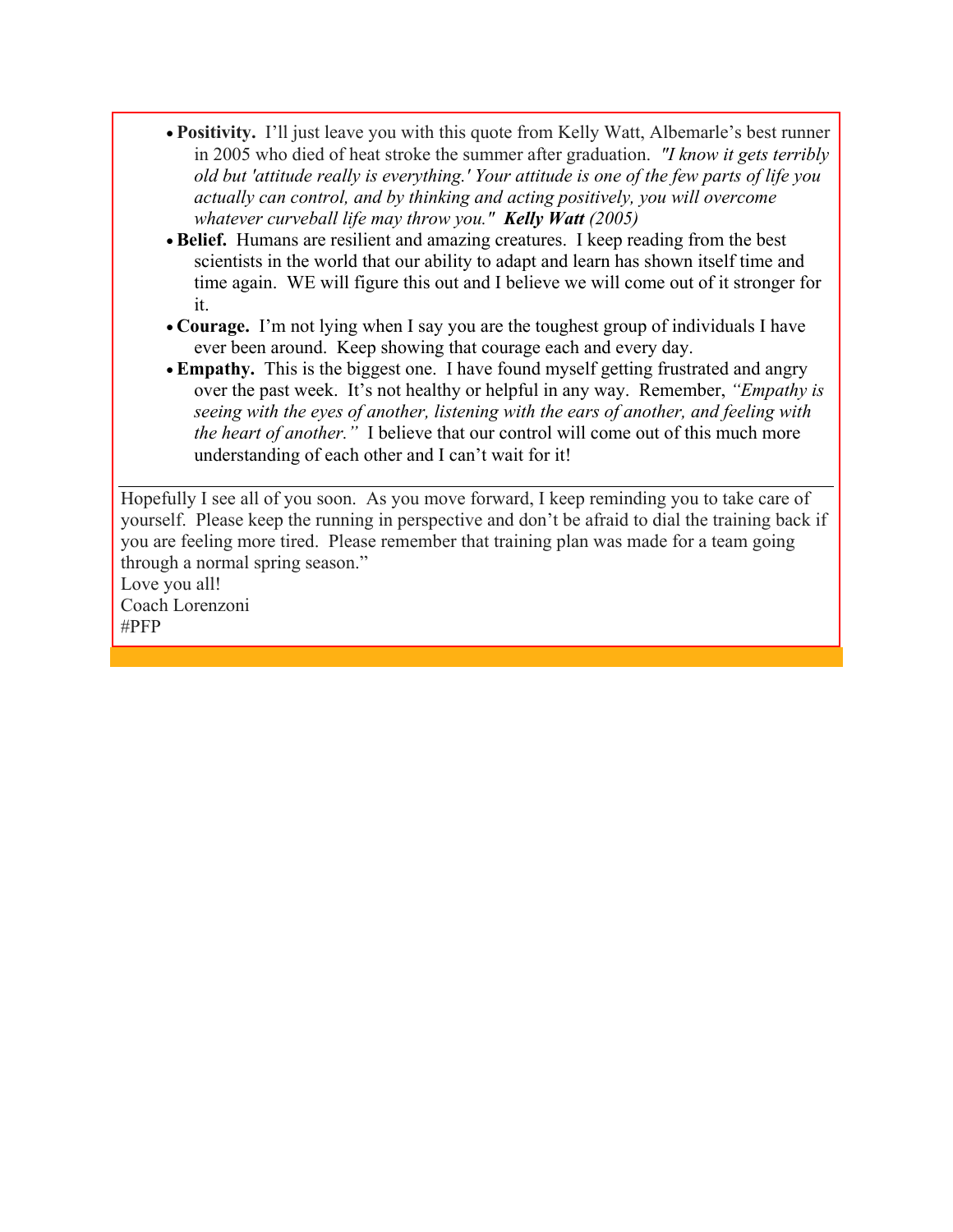

# TRACK & FIELD *COMMITMENT TO EXCELLENCE*

# **Responsibilities** of an Albemarle runner. These are things each of us need to work on every day:

#### **DISCIPLINE**

You have a responsibility to :

- ✓ Show up every day and be **disciplined** in your approach to what we are doing at practice. This applies to anything we are doing, from a recovery run to a workout to drills/strides. Every day is important and the goal of each practice is to **"win"** the day. This means you will perform every task to the best of your ability with your best attitude.
- $\checkmark$  Make sure that this discipline does not end when you leave practice but continues throughout your day to day life. Don't forget the small tasks, like hydrating, eating, stretching, rolling, sleeping, etc.

#### **"Consistency is the Key"**

 $\checkmark$  Apply the discipline and consistency you apply to your running to all aspects of your life, especially your school work.

## **COMMUNICATION**

You have a responsibility to:

✓ **Communicate** everything that deals with your running to your coaches. This includes injuries, concerns, questions, updates (missing practice/meets, etc.) And hardest of all, you should communicate any worries or doubts you might have about your own running. The coaches should understand how you are feeling going into races/workouts.

- ✓ Be **honest**. This means you need to be honest with your coaches, honest with your teammates, and honest with yourself. Your coaches need to trust you, your teammates need to trust you, and you need to trust them, but more than anything else, you need to trust yourself.
- ✓ Hold yourself **accountable** for all your actions, no matter how negative or positive they are.
	- ➢ *"You can make mistakes, but you aren't a failure until you start blaming others for those mistakes. When you blame others you are trying to excuse yourself. When you make excuses you can't properly evaluate yourself. Without proper self-evaluation, failure is inevitable." - John Wooden*

# **POSITIVITY**

*● "I know it gets terribly old but 'attitude really is everything.' Your attitude is one of the few parts of life you actually can control, and by thinking and acting positively, you will overcome whatever curveball life may throw you." Kelly Watt (2005)*

You have a responsibility to:

✓ Approach everything we do in track with a **positive** attitude. At times things might not go the way you hoped/planned, but your responsibility is to see how you can learn from the situation and move forward in a positive manner.

 $\angle$  Look forward and try to improve. That being said, it is essential that you learn from past experiences and use them to make you and the team better. **Self reflection** after each race is important, no matter how good or bad the race was there are always ways to improve and learn in a positive manner.

## **BELIEF**

● *"The toughest players and teammates believe in what their coaches and their teammates are striving to accomplish, and what they are capable of doing together as a team. Great teammates choose to commit fully to the team's goals and understand in the big picture what is required of each individual" Jay Bilas, excerpt from his book "Toughness"*

You have a responsibility to:

- $\checkmark$  Believe in the goals of the team and how the team is trying to accomplish them.
- ✓ Believe in your coaches, in your teammates, and in yourself.
- $\checkmark$  Believe that you can accomplish extraordinary things.
	- ➢ *"Every single day, in every walk of life ordinary people do extraordinary things. Ordinary people accomplish extraordinary things." Jimmy Valvano*